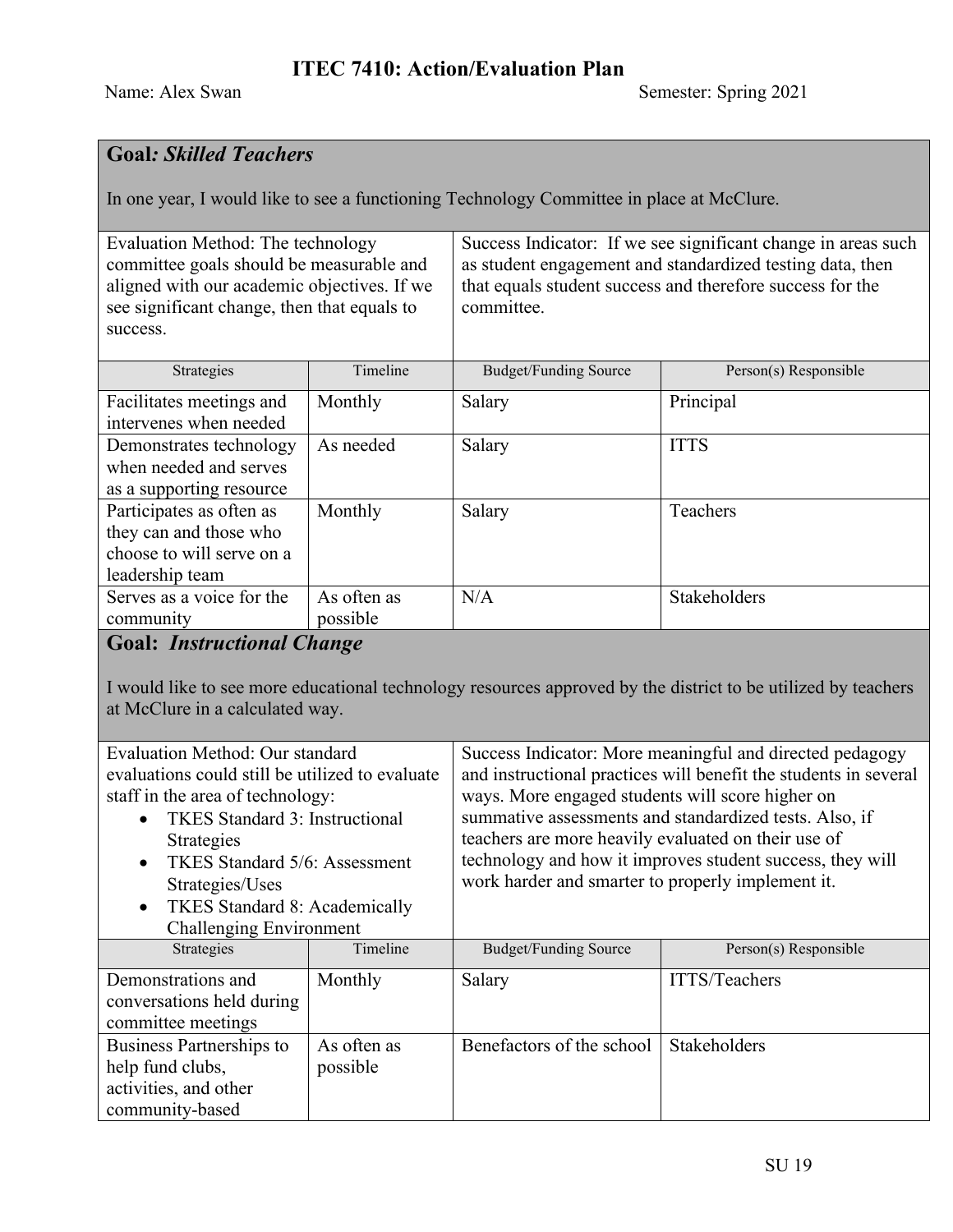#### **ITEC 7410: Action/Evaluation Plan**

| projects                              |            |        |                         |
|---------------------------------------|------------|--------|-------------------------|
| Oversight/Digital                     | As needed  | Salary | Administration          |
| Leadership                            |            |        |                         |
| Implementation                        | Continuous | Salary | <b>Systems Engineer</b> |
| Expertise/Implementation   Continuous |            | Salary | <b>ITTS</b>             |

### **Goal:** *Student Focused*

Every student in every classroom will have access to a technology device for instruction.

| Evaluation Method: All classroom teachers<br>will have access to a technology device for<br>each student for instruction. |                                   | Success Indicator: The level of digital literacy and the level<br>of student engagement will increase. This will be evident in<br>teacher observations and various academic data that can be<br>accessed through CTLS. |                             |
|---------------------------------------------------------------------------------------------------------------------------|-----------------------------------|------------------------------------------------------------------------------------------------------------------------------------------------------------------------------------------------------------------------|-----------------------------|
| Strategies                                                                                                                | Timeline                          | Budget/Funding Source                                                                                                                                                                                                  | Person(s) Responsible       |
| Apply for technology<br>grants                                                                                            | As needed/as<br>often as possible | Awarded grants                                                                                                                                                                                                         | <b>ITTS</b>                 |
| <b>MMS</b> Foundation<br>Funding                                                                                          | As needed                         | Foundation                                                                                                                                                                                                             | Administration              |
| Stakeholder/Community<br>Donations                                                                                        | As often as<br>possible           | <b>Stakeholders</b>                                                                                                                                                                                                    | <b>Technology Committee</b> |
| <b>MMS</b> Technology<br><b>Budget</b>                                                                                    | As often as<br>possible           | School Budget                                                                                                                                                                                                          | Administration              |

# **Goal:** *Diversity Considerations*

Teachers and stakeholders will continue to develop and implement clubs and activities that are directed to and targeted for specific groups of students, specifically gender groups.

| <b>Evaluation Method: Technology Committee</b><br>and other stakeholders will evaluate the<br>success of the clubs and activities and invest<br>more time and resources into the ones that<br>are most effective in closing gaps in digital |                                   | Success Indicator: There will be a measurable increase in<br>the number of low SES and underrepresented genders<br>participating in technology clubs and school activities, which<br>in turn will illustrate an increase in digital equity among all<br>students. |                             |
|---------------------------------------------------------------------------------------------------------------------------------------------------------------------------------------------------------------------------------------------|-----------------------------------|-------------------------------------------------------------------------------------------------------------------------------------------------------------------------------------------------------------------------------------------------------------------|-----------------------------|
| equity.                                                                                                                                                                                                                                     |                                   |                                                                                                                                                                                                                                                                   |                             |
| Strategies                                                                                                                                                                                                                                  | Timeline                          | <b>Budget/Funding Source</b>                                                                                                                                                                                                                                      | Person(s) Responsible       |
| Modeling by teachers                                                                                                                                                                                                                        | Continuous                        | Fundraising/Stakeholders                                                                                                                                                                                                                                          | Teachers                    |
| Scholarships                                                                                                                                                                                                                                | As needed/as<br>often as possible | Stakeholders<br>(Foundation/Business)<br>Partners)                                                                                                                                                                                                                | <b>Technology Committee</b> |
| Recruiting teachers to<br>sponsor clubs                                                                                                                                                                                                     | Weekly/Monthly                    | Fundraising/Dues                                                                                                                                                                                                                                                  | Administration/Teachers     |
| Speakers and                                                                                                                                                                                                                                | As needed                         | Volunteering                                                                                                                                                                                                                                                      | <b>Technology Committee</b> |